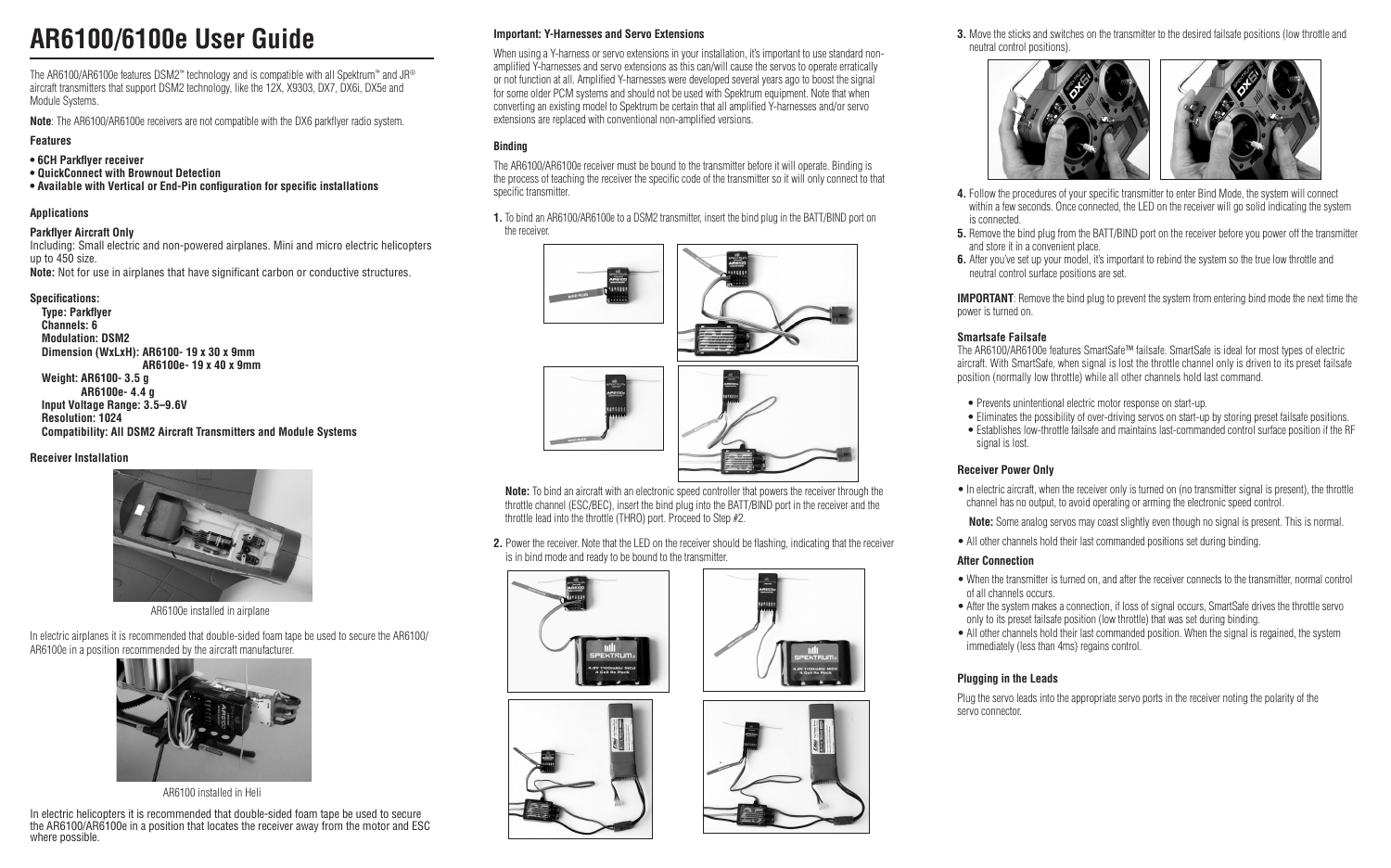#### **Range Testing**

Before each flying session and especially with a new model, it is important to perform a range check. All Spektrum aircraft transmitters incorporate a range testing system which, when activated, reduces the output power, allowing a range check.



- 1. With the model restrained on the ground, stand 30 paces (approx. 90 feet/28 meters) away from the model.
- 2. Face the model with the transmitter in your normal flying position and place your transmitter into range check mode.
- 3. You should have total control of the model with the button depressed at 30 paces (90 feet/28 meters).
- 4. If control issues exist, call the Spektrum Service Center in the U.S. at 1-877-504-0233 for further assistance. In the UK or Germany use one of the following addresses. European Union: +49 4121 46199 66 (Deutschland)

or email service@horizonhobby.de +44 (0) 1279 641 097 (United Kingdom) or email sales@horizonhobby.co.uk

#### **Receiver Power System Requirements**

Inadequate power systems that are unable to provide the necessary minimum voltage to the receiver during flight have become the number one cause of in-flight failures. Some of the power system components that affect the ability to properly deliver adequate power include:

- Receiver battery pack (number of cells, capacity, cell type, state of charge)
- The ESC's capability to deliver current to the receiver in electric aircraft
- The switch harness, battery leads, servo leads, regulators etc.

The AR6100/AR6100e has a minimum operational voltage of 3.5 volts; it is highly recommended the power system be tested per the guidelines below.

#### **Recommended Power System Test Guidelines**

If a questionable power system is being used (e.g. small or old battery, ESC that may not have a BEC that will support high current draw, etc.), it is recommended that a voltmeter be used to perform the following tests.

 **Note:** The Hangar 9® Digital Servo & Rx Current Meter (HAN172) or the Spektrum Flight Log (SPM9540) are the perfect tools to perform the test below.

 Plug the voltmeter into an open channel port in the receiver and with the system on, load the control surfaces (apply pressure with your hand) while monitoring the voltage at the receiver. The voltage should remain above 4.8 volts even when all servos are heavily loaded.

 **Note:** The latest generations of Nickel-Metal Hydride batteries incorporate a new chemistry mandated to be more environmentally friendly. These batteries when charged with peak detection fast chargers have tendencies to false peak (not fully charge) repeatedly. These include all brands of NiMH batteries. If using NiMH packs, be especially cautious when charging, making absolutely sure that the battery is fully charged. It is recommended to use a charger that can display total charge capacity. Note the number of mAh put into a discharged pack to verify it has been charged to full capacity.

#### **QuickConnect™ With Brownout Detection**

Your AR6100/AR6100e features QuickConnect with Brownout Detection.

- Should an interruption of power occur (brownout), the system will reconnect immediately when power is restored (QuickConnect).
- The LED on the receiver will flash slowly indicating a power interruption (brownout) has occurred.
- Brownouts can be caused by an inadequate power supply (weak battery or regulator), a loose connector, a bad switch, an inadequate BEC when using an electronic speed controller, etc.
- Brownouts occur when the receiver voltage drops below 3.5 volts thus interrupting control as the servos and receiver require a minimum of 3.5 volts to operate.

#### **How QuickConnect With Brownout Detection Works**

- When the receiver voltage drops below 3.5 volts the system drops out (ceases to operate).
- When power is restored the receiver immediately attempts to reconnect to the last two frequencies that it was connected to.
- If the two frequencies are present (the transmitter was left on) the system reconnects typically about 4/100 of a second.

QuickConnect with Brownout Detection is designed to allow you to fly safely through most short duration power interruptions, however, the root cause of these interruptions must be corrected before the next flight to prevent catastrophic safety issues.

**Note:** If a brownout occurs in-flight it is vital that the cause of the brownout be determined and corrected.

#### **Tips on Using Spektrum 2.4GHz**

#### **ModelMatch**™

Some Spektrum and JR transmitters offer a patent-pending feature called ModelMatch. ModelMatch prevents the possibility of operating a model using the wrong model memory, potentially preventing a crash. With ModelMatch each model memory has its own unique code (GUID) and during the binding process the code is programmed into the receiver. Later, when the system is turned on, the receiver will only connect to the transmitter if the corresponding model memory is programmed on screen.

 **Note**: If at any time you turn on the system and it fails to connect, check to be sure the correct model memory is selected in the transmitter. Please note that the DX5e and Aircraft Modules do not have ModelMatch.

While your DSM equipped 2.4GHz system is intuitive to operate, functioning nearly identically to 72MHz systems, following are a few common questions from customers:

#### **1. Q: Which do I turn on first, the transmitter or the receiver?**

A: *If the receiver is turned off first*—all servos except for the throttle will be driven to their preset failsafe positions set during binding. At this time the throttle channel doesn't output a pulse position preventing the arming of electronic speed controllers, or in the case of an engine powered aircraft, the throttle servo remains in its current position. When the transmitter is then turned on the transmitter scans the 2.4GHz band and acquires two open channels. Then the receiver that was previously bound to the transmitter scans the band and finds the GUID (Globally Unique Identifier code) stored during binding. The system then connects and operates normally.

*If the transmitter is turned on first*—the transmitter scans the 2.4GHz band and acquires two open channels. When the receiver is then turned on for a short period (the time it takes to connect) all servos except for the throttle are driven to their preset failsafe positions while the throttle has no output pulse. The receiver scans the 2.4GHz band looking for the previously stored GUID and when it locates the specific GUID code and confirms uncorrupted repeatable packet information, the system connects and normal operation takes place. Typically this takes 2 to 6 seconds.

#### **2. Q: Sometimes the system takes longer to connect and sometimes it doesn't connect at all?**

A: In order for the system to connect (after the receiver is bound) the receiver must receive a large number of consecutive uninterrupted perfect packets from the transmitter. This process is purposely critical of the environment ensuring that it's safe to fly when the system does connect. If the transmitter is too close to the receiver (less than 4 ft) or if the transmitter is located near metal objects (metal TX case, the bed of a truck, the top of a metal work bench, etc.) connection will take longer and in some cases connection will not occur as the system is receiving reflected 2.4GHz energy from itself and is interpreting this as unfriendly noise. Moving the system away from metal objects or moving the transmitter away from the receiver and powering the system again will cause a connection to occur. This only happens during the initial connection. Once connected the system is locked-in and should a loss of signal occur (failsafe) the system connects immediately (4ms) when signal is regained.

#### **3. Q: I've heard that the DSM system is less tolerant of low voltage. Is that correct?**

A: All DSM receivers have an operational voltage range of 3.5 to 9 volts. With most systems this is not a problem as in fact most servos cease to operate at around 3.8 volts. When using multiple high-current draw servos with a single or inadequate battery/power source, heavy momentary loads can cause the voltage to dip below this 3.5-volt threshold thus causing the entire system (servos and receiver) to brown out. When the voltage drops below the low voltage threshold (3.5 volts), the DSM receiver must reboot (go through the startup process of scanning the band and finding the transmitter) and this can take several seconds. Please read the receiver power requirement section as this explains how to test for and prevent this occurrence.

#### **4. Q: Sometimes my receiver loses its bind and won't connect requiring rebinding. What happens if the bind is lost in flight?**

A: The receiver will never lose its bind unless it's instructed to. It's important to understand that during the binding process the receiver not only learns the GUID (code) of the transmitter but the transmitter learns and stores the type of receiver that it's bound to. If the transmitter is placed into bind mode, the transmitter looks for the binding protocol signal from a receiver. If no signal is present, the transmitter no longer has the correct information to connect to a specific receiver and in essence the transmitter has been "unbound" from the receiver. We've had several DX7 customers that use transmitter stands or trays that unknowingly depress the bind button and the system is then turned on losing the necessary information to allow the connection to take place. We've also had DX7 customers that didn't fully understand the range test process and pushed the bind button before turning on the transmitter also causing the system to "lose its bind."